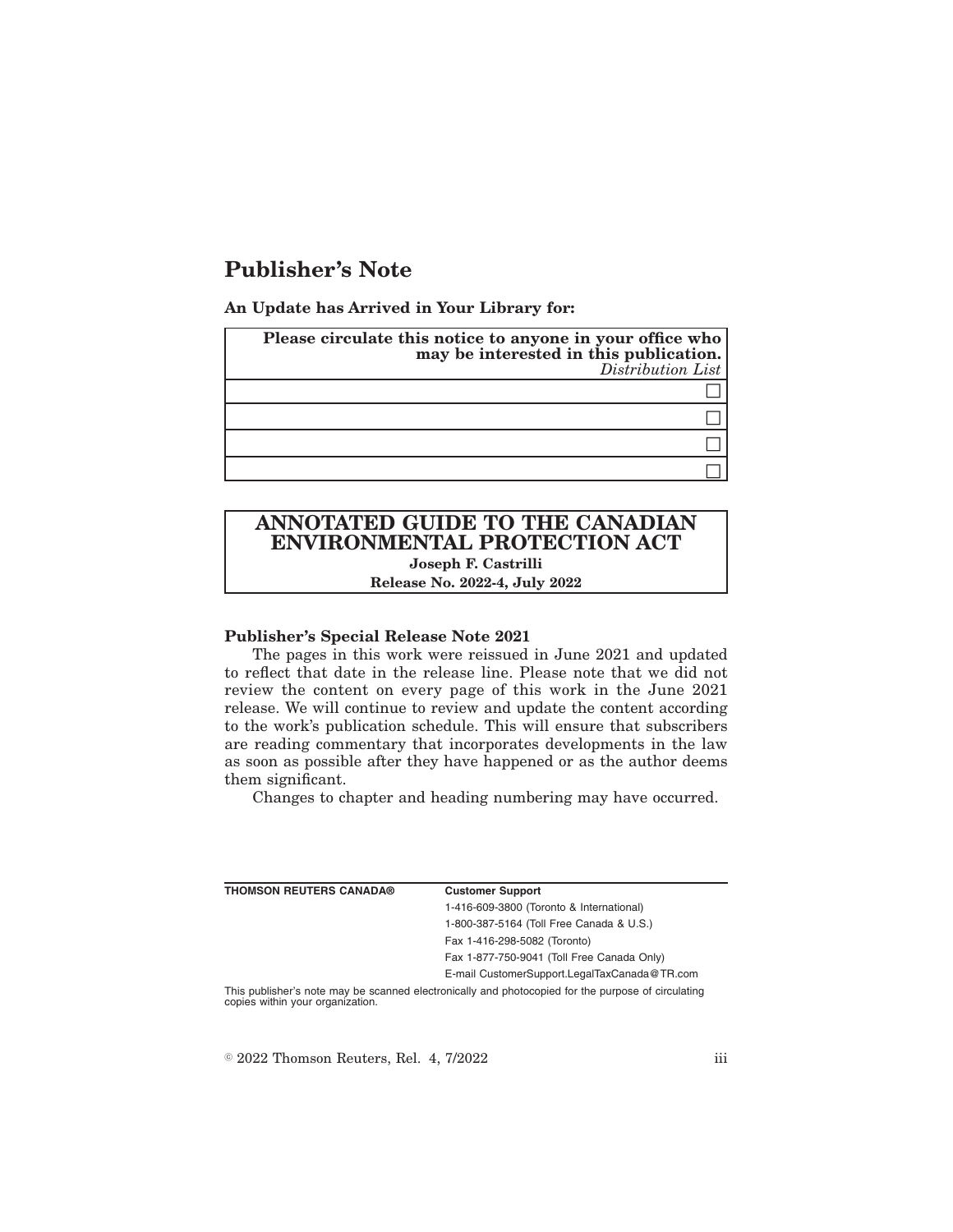This work unravels the complications of the Canadian Environmental Protection Act, offering a practical explanation of how each of the Act's more than 356 sections operate and relate to one another. This information is crucial for those charged with implementing the Act and for those who need to know how it can affect one's clients or business. The only annotated resource on the subject, it includes:

- E A section-by-section explanation of the entire *Act*
- An analysis of key reported case law
- E A consolidation of the *Act*'s six schedules
- E Annotations to the List of Toxic Substances
- $\bullet$  The text of key regulations, with commentary

#### **What's New in this Update:**

• Commentary in has been updated in the Introduction and annotations to the *Canadian Environmental Protection Act, 1999*. Additionally, Appendix D20 (Notice with Respect to Reporting of Greenhouse Gases (GHGs) for 2021) has been updated.

# **Highlights:**

**Canadian Environmental Protection Act, 1999—Controlling Toxic Substances—Interpretation—Toxic Substances—Commentary—**In *Responsible Plastic Use Coalition v. Canada (Environment and Climate Change)*, 2022 FC 377, the Federal Court on a motion brought by the respondent Canada struck all of one expert affidavit and part of another (with leave to amend in both cases) filed in support of the applicants' application for judicial review. The Federal Court noted that the judicial review application related to three decisions by the federal ministers of health and environment under Part 5 of *CEPA, 1999*, which Part is ''intended to protect the environment and human health by preventing and managing risks posed by toxic or harmful substances''. The three decisions resulted in the addition of all "Plastic Manufactured Items" ("PMIs") to the List of Toxic Substances under Schedule 1 of *CEPA, 1999*. The judicial review application questioned whether a "rigorous, scientific, risk-based assessment'' was conducted on the toxicity of PMIs in accordance with s. 64 of *CEPA, 1999*. The basis for the Federal Court decision on the motion in part was that the affidavits purported to give opinion evidence on domestic law, particularly s. 64, and thereby usurped the role of the Court. The Federal Court found that the first expert affidavit did not review the